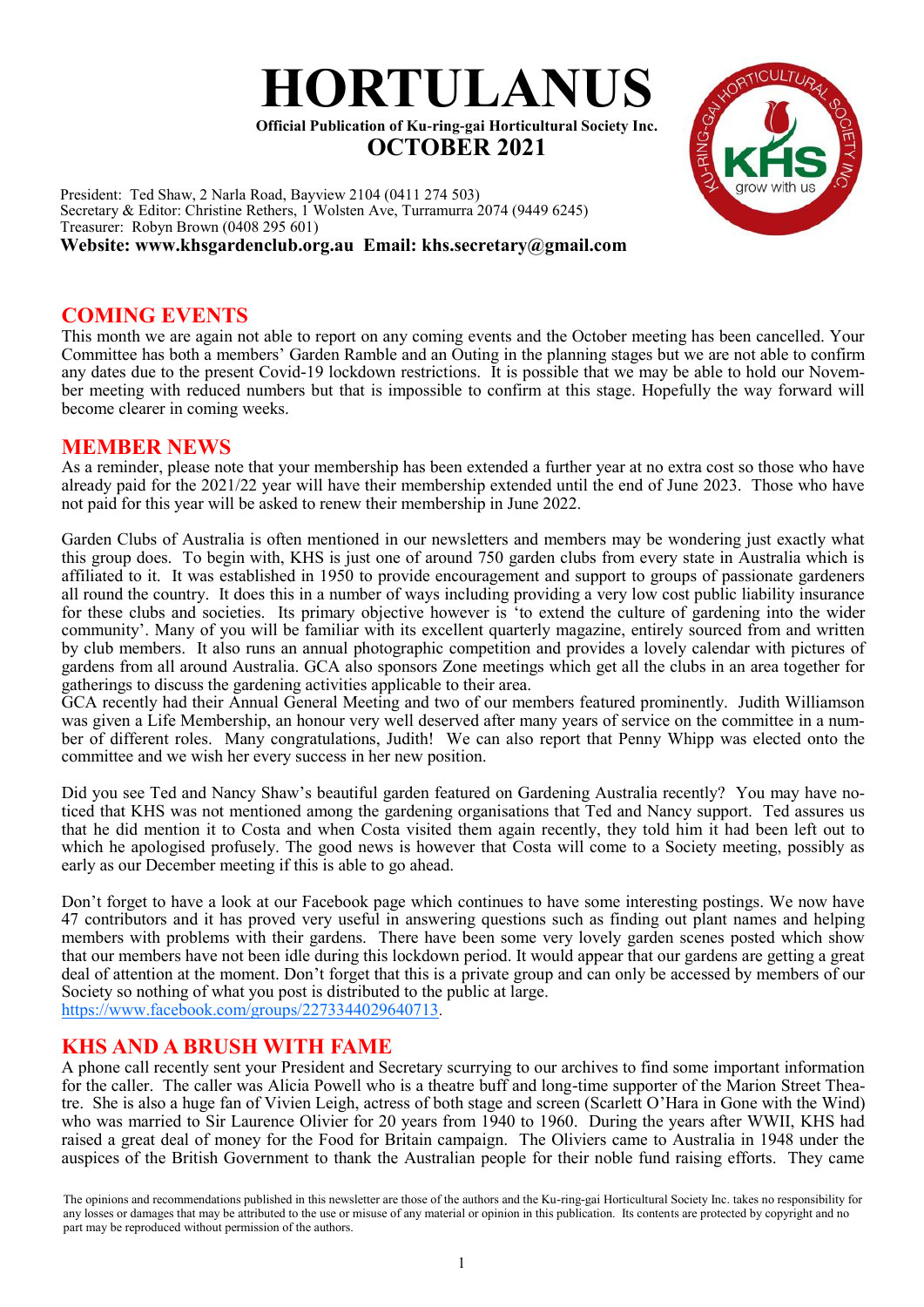

with a troupe of actors from the Old Vic theatre company for the purpose of putting on plays for the enjoyment of Australian audiences. At the time, KHS had Justice Markell as its president and Professor E G Waterhouse as its patron. It transpired that Vivien Leigh had some time between performances in Sydney and Prof. Waterhouse asked her if she would conduct the opening ceremony at a Camellia Show, to which she readily agreed. The show was held on 7 July 1948. In the meantime, Prof. Waterhouse got busy organising the Society to set up this show in their regular meeting hall, the Soldiers Memorial Hall in Marion Street (now the Marion Street Theatre). Not much was recorded about the actual show except that all the trestle tables had a fresh coat of green paint and members were co-opted to provide helpers to take the entrance money and serve the afternoon tea—the opening ceremony was at 3pm. We can only assume that Prof. Waterhouse provided the flowers from his home in Gordon, Eryldene. The Society asked the

local constabulary to provide one or two policemen as they anticipated there may be quite a few people attending and traffic might be a bit of a problem.

On the day, the numbers attending had been vastly underestimated as around 8,000 people turned up and tried to get into the hall. The streets around the hall were grid-locked and the number of police provided turned out to be totally inadequate. However, Vivien Leigh did arrive and duly opened the show at the appointed time. She was presented with a cellophane box of camellia flowers and a copy of Prof. Waterhouse's book on camellias. Only 500 copies of this book were printed and she kept her copy until she died. It was eventually sold when her estate was disposed of by Sotheby's after her death in 1967. The opening of the KHS Camellia Show became headline news in Sydney and made the front cover of the Australian Women's Weekly. Sadly the Camellia Show itself ended up being a bit of a shambles with flowers knocked off tables and tables displaced due to the crush of people.

Alicia Powell is in the process of writing a play about this event which is to be called *The Scarlett Camellia Quest*  which will be performed at the Marion Street Theatre when it opens again. We will let you know when that will be.



(How's that for a brush with fame! Ed.)

## **IN THE VEGIE PATCH in October by Ted Shaw**

Now is the time to be preparing for and planting out seeds and seedlings for spring and summer vegetables.

All my winter vegetables have finished except for Brussel Sprouts which I tried for the first time to see how they'd go. It seems I planted the seedlings too late, in March instead of January. The sprouts had started to form in the leaf axils by mid-September



but were going to take too long to get to harvest so I've pulled them out so I can use the space … my lesson for 2022 planting!

 *Eggplant*

*Eggplant*

At the start of September I planted seeds in seed-raising mix for tomatoes (Grosse Lisse and Tiny Tom), lettuce (Green Mignonette), egg plant (Black Pearl) and capsicum (Californian Wonder). They are coming along well and should be ready for planting out by the end of September. Bean seeds (Banjo Dwarf) and cucumbers (Crystal Apple and Lebanese) were planted directly into

the garden in mid-September along with pumpkin (Queensland Blue) and zucchini. Don't forget that pumpkin and zucchini need a fair bit of space.

A friend gave me 20 advanced tomato seedlings of 9 different varieties. Half have been planted in the soil and the others I have planted into large pots as a trial to avoid planting them in the same place where I had tomatoes last year. I'm utilising the pots to provide a form of crop rotation.

**Here's a tip** that I was given about matching levels of N:P:K elements with the crops planted. Leafy greens (e.g. lettuce) need higher N (nitrogen) and chicken manure is a good source. Root crops (e.g. carrots) need higher P (phosphorous). Flowering crops (e.g. tomatoes, corn, cucumbers, zucchini) need higher K (potassium) and potash and wood ash are good sources. The N:P:K figures are always printed on the containers that contain fertiliser so have a look next time you are in your garden centre. It is worth having more than one type on the shelf in the garden shed.

Good luck with your vegies. Bon appetit!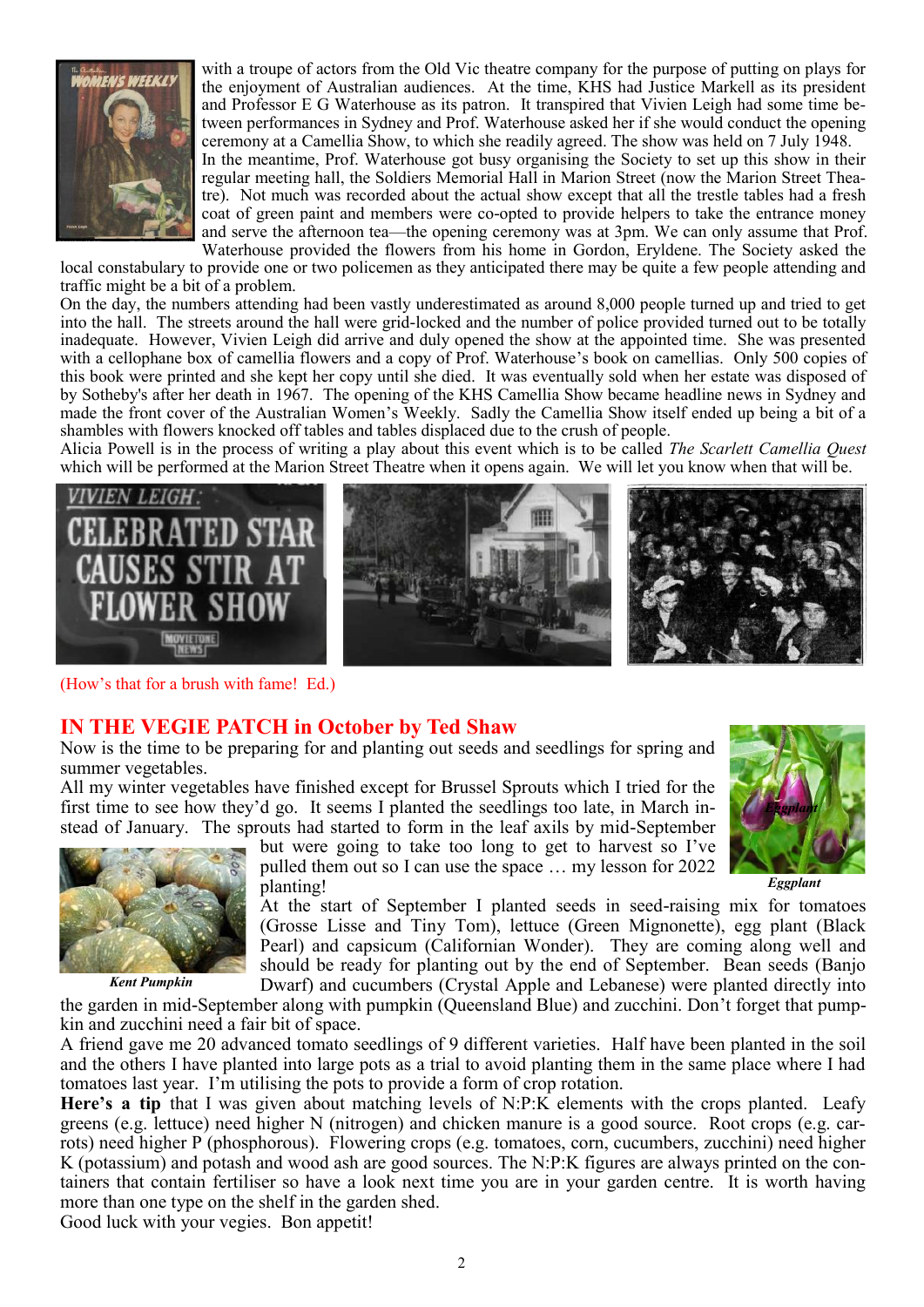### **CLIVIAS**



*Clivias in Esther Ronco's Garden in Arcadia*

This is what we would have seen if we had been able to go on our October outing!

Clivias do so well in Sydney's climate that everyone with a shady spot will hopefully be growing them. They are almost a 'set and forget' plant that requires little maintenance, little by way of fertiliser or water and can get by on almost total neglect. For a long time these plants were regarded as boring as they came in single shade of orange. However, these days there are some wonderful new and improved hybrids readily available with a wide variety of different coloured flowers ranging from yellow, peach, deep red and everything in between. There have even been some that flower with a greenish tinge to the almost white flowers.

The most exciting thing about clivias is just how easy they are to grow from seed. If you have a bed of mixed flowers, you may well get a new colour. If the seed pod is red, then you will most likely

get red-coloured flowers and if it is yellow, you will probably get yellow-coloured but this doesn't always hold true so it is always a bit of a guessing game until your seedling flowers which can take up to about three years.



#### **Clivia Pests and Diseases by Ted Shaw**

Clivias are quite robust plants but they can suffer from a number of pests and diseases, especially at this time of year. Early treatment is the key to reduce the need for harsher treatment later on.

Good garden hygiene will help minimise attacks on plants. Remove weeds, old yellowing leaves and other rubbish that can harbour pests. The main pests to watch out for are slugs and snails, mealybugs and caterpillars. The lily caterpillar with black and yellow stripes (pictured) can be quite devastating on leaves.

The best way to prevent disease is to keep your plants as healthy as possible. Ensure they are well fed, are not overor under-watered, and have adequate ventilation. Fungal diseases such as red leaf spot and rust are the normal culprits affecting the leaves.

The cause of any problem needs to be accurately identified so that the proper treatment can be applied. Google is a great source of information if unsure of the best treatment and control.



The lily caterpillar (*Spodoptera picta*) is the most dreaded pest of clivias as it is hard to get rid of and will completely defoliate and kill a plant if not caught in time. If you have large clumps of clivias, the affected plant is hard to spot until it is too late. You can sometimes pick off the caterpillars but you can never be sure that you have got them all. They will be affected by some sprays, the two best (and most safe for the environment) are Dipel and Yates Success which should be applied according to directions as soon as you see an attack. Eco Neem is another totally organic solution but all these sprays should be applied at least twice, usually ten days apart.

Another common problem is rotting, either root rot, crown rot or leaf rot. Usually you don't discover this until a plant starts to wilt and collapse and by then it is often too late. Rot is caused by the plant sitting in saturated soil which can happen during very wet weather, with over watering or when there are changes to the garden drainage conditions. To save the plant, strip off the outer leaves until you come to some firm material. You will most likely have lost most if not all of the roots too. Leave this stump in the open air for a day or so to dry out completely and then repot it in coarse sand or sphagnum moss (supporting it with some small stakes). With a bit of luck your plant will grow some new roots and in a month or two be on its way again. Once recovered, it can be replanted into a pot or into the garden.

Slugs and snails can be handled with a safe snail bait but usually they aren't too much of a problem. Mealy bugs are sometimes hard to detect until they are in plague proportions. They can be treated with Eco Oil (an organic control) or with a spray of pyrethrum. Watch out for ants as the ants feed on the honeydew secreted by the mealy bugs and are a sure sign that your plant has been affected.